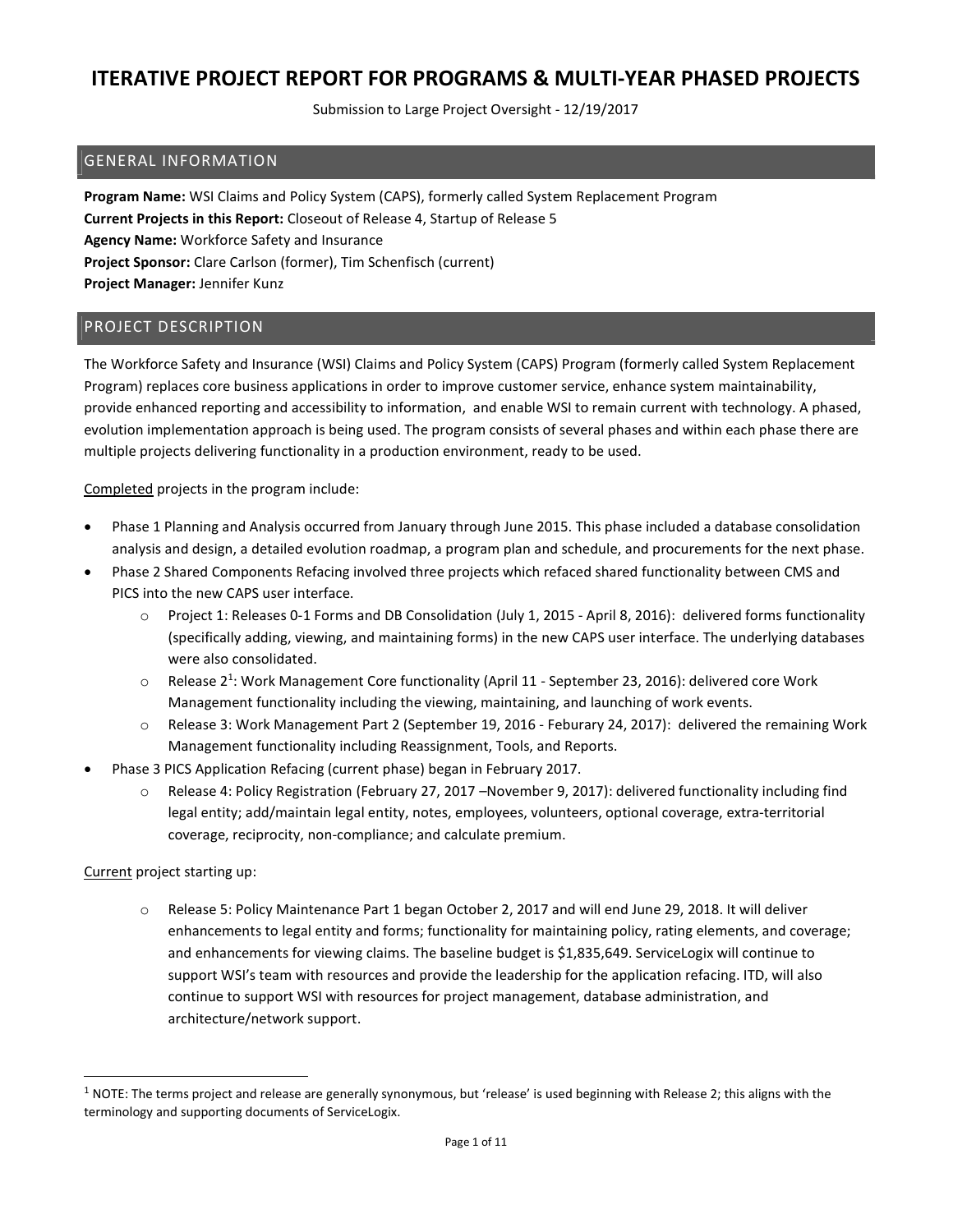Submission to Large Project Oversight - 12/19/2017

Future efforts in the program include:

- Phase 3 Releases 6 9: Policy Maintenance Parts 2-3, Payroll Reporting, and Dashboards. The start and end dates for these releases are unknown at this time.
- Phase 4 CMS Application Refacing will include Releases 10-20. The start and end dates for these releases are unknown at this time.
- Phase 5 Implementation Transition and Closeout. This phase will be approximately six months and include transition from contracted resources and closeout of the program.

#### Background

From January 2008 through December 2012, extensive efforts were made by WSI to replace the current claims and policy computer systems with a purchased solution from a software vendor. The software vendor contract expired the end of December 2012 and a decision was made not to extend the contract, effectively terminating the course of the initiative prior to successful implementation. Efforts then continued with planning the strategy and determining the best alternative for continuing in order to achieve the original objectives along with any new objectives. From February 2013 through June 2015, WSI completed six steps at the direction of the ESC in preparation of any procurement related to replacing the current claims and policy systems. The ESC approved moving forward with an "evolutionary approach" for WSI's core system replacement/upgrade, the CAPS Program.

### BUSINESS NEEDS AND PROBLEMS

The specific primary business needs to be met (with measurements detailed in the next section) through the program are as follows:

- Provide current industry web-based technology for core business systems supporting Injury Services and Employer Services and replace existing client-server based systems
- Provide a system with enhanced reporting and accessibility to information

As described in the project charter, this program also aligns exceptionally well with WSI's organizational purpose and mission.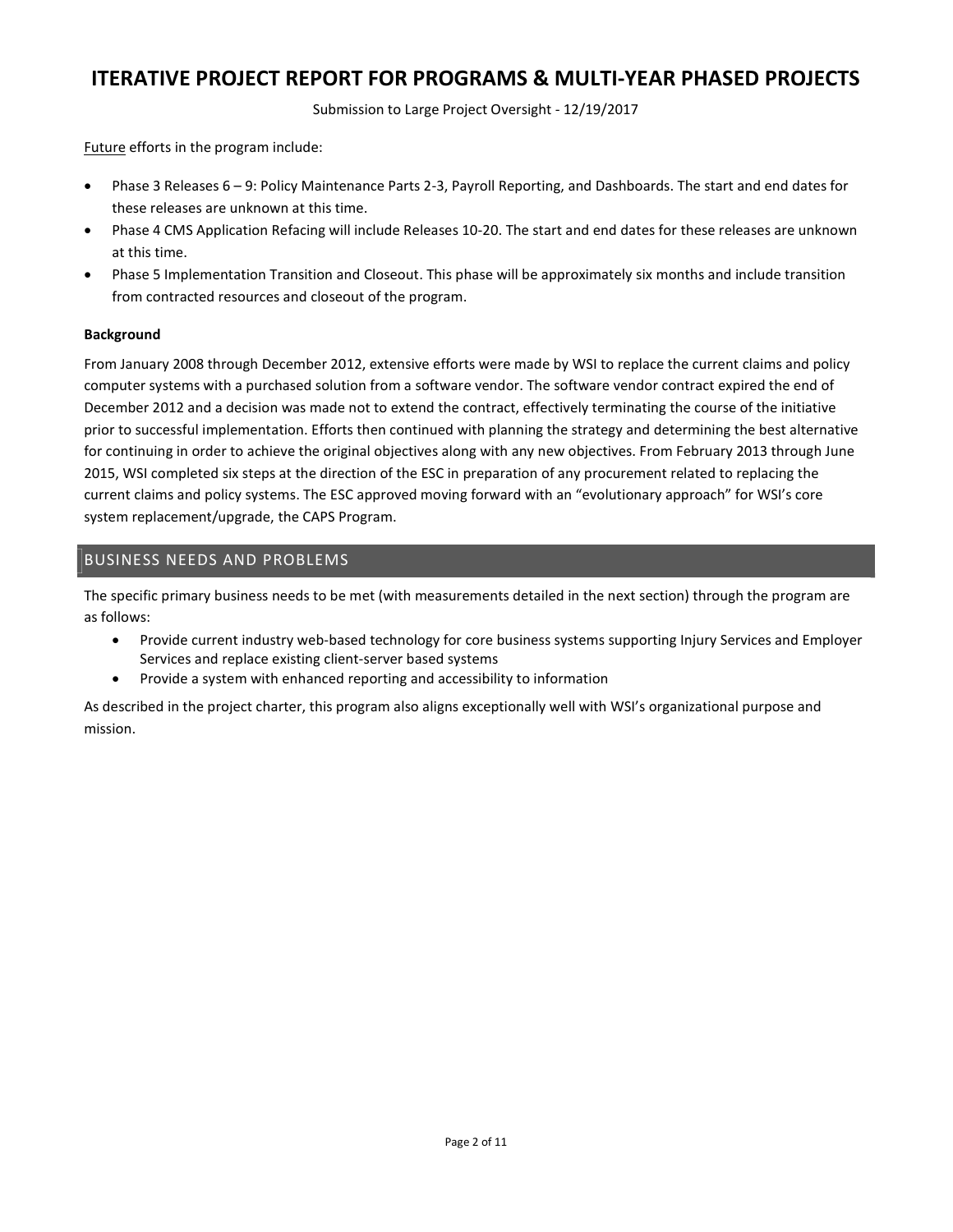Submission to Large Project Oversight - 12/19/2017

### PROJECT FORMAT

### Program Start Date: 7/1/2015

Budget Allocation at Time of Initial Start Date: \$5,760,000 for the 2015-2017 biennium (\$8,576,060 for the 2017-2019 biennium)

How Many Phases Expected at Time of Initial Start Date: Four phases and 20 projects are expected, plus a fifth phase for Transition and Program Closeout

Phased Approach Description: This program consists of several phases and within each phase there are multiple projects delivering functionality in a production environment, ready to be used. Over the course of each project, the application user interface will be re-faced into a new user interface and the data and programming logic retained, a key success factor. The first project also included the consolidation of the underlying databases. This "Evolutionary Approach" minimizes risk and costs and will replace WSI's core systems incrementally into production with usable functionality approximately every 6-10 months.

Estimated End Date for All Phases Known at Time of Initial Start Date: In previous reports, the last phase was expected to end in 2023, but assumed the addition of a second team around Release 5. Currently, due to business and IT staffing constraints, WSI is unable to support a second team; therefore, the expected end date has moved to 2025 depending on the detailed planning and baselines of the individual projects.

### PROJECT ROAD MAP

The project road map shows the high level plan or vision for the program/projects/phases. It is intended to offer a picture of the lifespan of all the effort that is expected to be required to achieve the business objectives.

| Project or<br><b>Phase</b>   | <b>Title</b>                                                                    | <b>Scope Statement</b>                                                                                                                                  | <b>Estimated Duration</b><br>(months)                                          | <b>Estimated</b><br><b>Budget</b>                        |
|------------------------------|---------------------------------------------------------------------------------|---------------------------------------------------------------------------------------------------------------------------------------------------------|--------------------------------------------------------------------------------|----------------------------------------------------------|
| <b>PHASE 1</b><br>(COMPLETE) | <b>Planning and Analysis</b>                                                    |                                                                                                                                                         | Completed 6/30/15                                                              | N/A                                                      |
| <b>PHASE 2</b><br>(COMPLETE) | <b>DB Consolidation and</b><br><b>Shared Components</b><br><b>Refacing</b>      |                                                                                                                                                         |                                                                                |                                                          |
| Project 1                    | <b>Shared Components</b><br>Releases 0-1 (Forms) and<br><b>DB Consolidation</b> | <b>COMPLETE: Delivered the refaced Work</b><br>Management Forms functionality into<br>production<br>Consolidated the PICS and CMS<br>databases into one | 10 months $-$<br>Completed 4/8/16<br>(See next section<br>for Actual Duration) | \$1,793,317<br>(See next)<br>section for<br>Actual Cost) |
| Release 2                    | Work Management Part 1<br>(Core)                                                | <b>COMPLETE: Deliver the refaced Work</b><br>Management Core functionality into<br>production                                                           | 6 months $-$<br>Completed 9/23/16<br>(see next section<br>for Actual Duration) | \$1,640,000<br>(See next)<br>section for<br>Actual Cost) |
| Release 3                    | Work Management Part 2<br>(Reassignment & Tools)                                | <b>COMPLETE: Deliver the refaced Work</b><br>Management Reassignment and Tools<br>functionality into production                                         | 6 months $-$<br>Completed 2/24/17<br>(See next section<br>for Actual Duration) | \$1,355,629<br>(See next<br>section for<br>Actual Cost)  |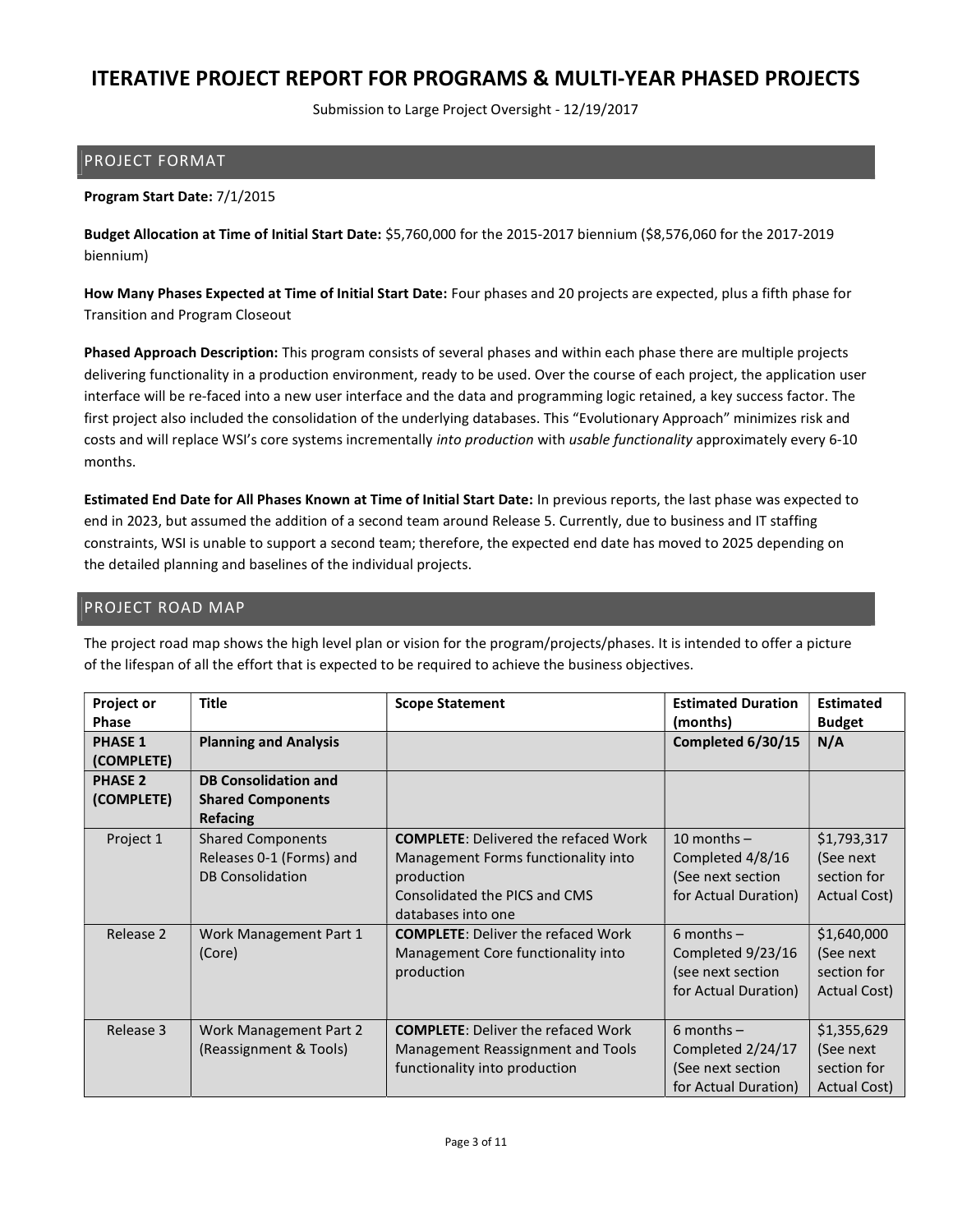| Project or       | <b>Title</b>                     | <b>Scope Statement</b>                                   | <b>Estimated Duration</b>      | <b>Estimated</b>           |
|------------------|----------------------------------|----------------------------------------------------------|--------------------------------|----------------------------|
| <b>Phase</b>     |                                  |                                                          | (months)                       | <b>Budget</b>              |
| PHASE 3 (IN      | <b>Policy (PICS) Application</b> |                                                          | 3 years,                       | \$10,000,000<br>for all of |
| <b>PROGRESS)</b> | <b>Refacing</b>                  |                                                          | 6 Projects/<br><b>Releases</b> | Phase 3                    |
| Release 4        |                                  | <b>COMPLETE: Deliver the refaced PICS</b>                | $7$ months $-$                 | \$1,873,410                |
|                  | Registration                     | Registration functionality into                          | Completed 11/9/17              | (See next                  |
|                  |                                  | production                                               | (See next section              | section for                |
|                  |                                  |                                                          | for Actual Duration)           | <b>Actual Cost)</b>        |
| Release 5        | Policy Maintenance Part 1        | IN PROGRESS: Deliver the refaced PICS                    | 9 months                       | \$1,835,649                |
|                  |                                  | <b>Policy Maintenance Part 1 functionality</b>           |                                |                            |
|                  |                                  | into production                                          |                                |                            |
| <b>FUTURE</b>    |                                  |                                                          |                                |                            |
| Release 6        | <b>Policy Maintenance Part 2</b> | Deliver the refaced PICS Policy                          |                                |                            |
|                  |                                  | Maintenance Part 2 functionality into                    |                                |                            |
|                  |                                  | production                                               |                                |                            |
| Release 7        | <b>Policy Maintenance Part 3</b> | Deliver the refaced PICS Policy                          |                                |                            |
|                  |                                  | Maintenance Part 3 functionality into                    |                                |                            |
|                  |                                  | production                                               |                                |                            |
| Release 8        | <b>Payroll Reporting</b>         | Deliver the refaced PICS Payroll                         |                                |                            |
|                  |                                  | Reporting functionality into production                  |                                |                            |
| Release 9        | <b>Activities Inquiry</b>        | Deliver the refaced PICS Activities Inquiry              |                                |                            |
|                  | (Dashboards)                     | (Dashboards) functionality into                          |                                |                            |
|                  |                                  | production                                               |                                |                            |
| <b>PHASE 4</b>   | <b>Claims (CMS) Application</b>  |                                                          | 4 years, 11                    | \$15,000,000               |
|                  | <b>Refacing</b>                  |                                                          | <b>Projects/Releases</b>       |                            |
| Release 10       | <b>Claim Registration</b>        | Deliver the refaced CMS Claim                            |                                |                            |
|                  |                                  | Registration functionality into production               |                                |                            |
| Release 11       | Claim Parties &                  | Deliver the refaced CMS Claim Parties                    |                                |                            |
|                  | Maintenance Part 1               | and Maintenance Part 1 functionality                     |                                |                            |
|                  |                                  | into production                                          |                                |                            |
| Release 12       | Claim Parties &                  | Deliver the refaced CMS Claim Parties                    |                                |                            |
|                  | <b>Maintenance Part 2</b>        | and Maintenance Part 2 functionality                     |                                |                            |
|                  |                                  | into production                                          |                                |                            |
| Release 13       | <b>Wages and Reserves</b>        | Deliver the refaced CMS Wages and                        |                                |                            |
|                  |                                  | Reserves functionality into production                   |                                |                            |
| Release 14       | Payments Part 1                  | Deliver the refaced CMS Payments Part 1                  |                                |                            |
|                  |                                  | functionality into production                            |                                |                            |
| Release 15       | Payments Part 2                  | Deliver the refaced CMS Payments Part 2                  |                                |                            |
|                  |                                  | functionality into production                            |                                |                            |
| Release 16       | <b>Medical Part 1</b>            | Deliver the refaced CMS Medical Part 1                   |                                |                            |
|                  |                                  | functionality into production                            |                                |                            |
| Release 17       | <b>Medical Part 2</b>            | Deliver the refaced CMS Medical Part 2                   |                                |                            |
|                  | Field/Fraud/Claim Inquiry        | functionality into production<br>Deliver the refaced CMS |                                |                            |
| Release 18       |                                  | Field/Fraud/Claim Inquiry functionality                  |                                |                            |
|                  |                                  | into production                                          |                                |                            |
| Release 19       | Legal/Rehab                      | Deliver the refaced CMS Legal/Rehab                      |                                |                            |
|                  |                                  | functionality into production                            |                                |                            |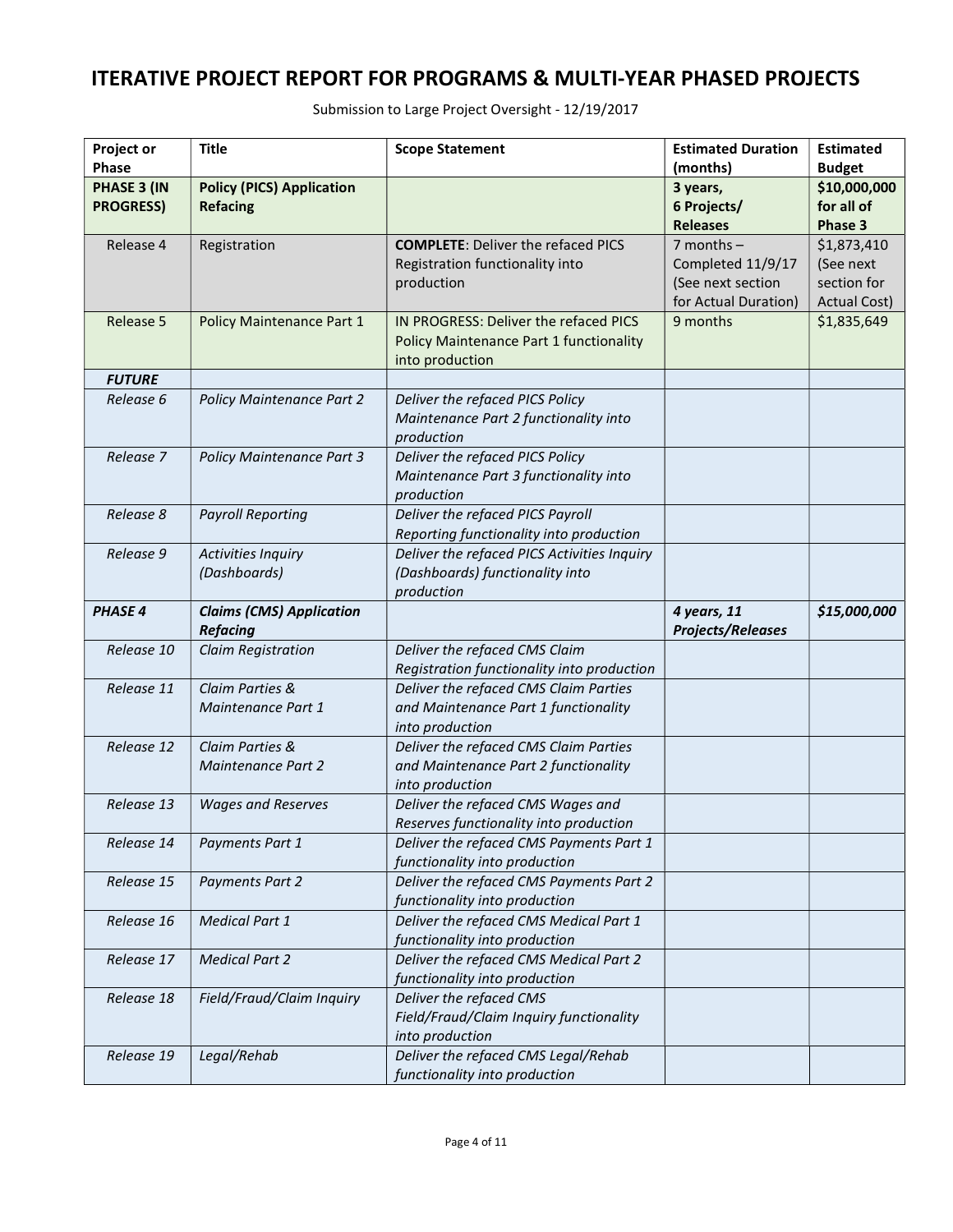Submission to Large Project Oversight - 12/19/2017

| <b>Project or</b><br><b>Phase</b> | Title                                  | <b>Scope Statement</b>                                                                   | <b>Estimated Duration</b><br>(months) | <b>Estimated</b><br><b>Budget</b> |
|-----------------------------------|----------------------------------------|------------------------------------------------------------------------------------------|---------------------------------------|-----------------------------------|
| Release 20                        | Claims Tools/Administration            | Deliver the refaced CMS Claims Tools/<br>Administration functionality into<br>production |                                       |                                   |
| <b>PHASE 5</b>                    | <b>Transition, Program</b><br>Closeout |                                                                                          | 5 months                              | \$45,000                          |

### PROJECT BASELINES

The baselines below are entered for only those projects or phases that have been planned. At the completion of a project or phase a new planning effort will occur to baseline the next project/phase and any known actual finish dates and costs for completed projects/phases will be recorded. The startup report will be submitted again with the new information.

| Project   | <b>Baseline Start</b> | <b>Baseline End</b> | <b>Baseline</b> | <b>Actual Finish</b> | <b>Schedule</b> | <b>Actual Cost</b> | Cost     |
|-----------|-----------------------|---------------------|-----------------|----------------------|-----------------|--------------------|----------|
| or Phase  | Date                  | Date                | <b>Budget</b>   | Date                 | Variance        |                    | Variance |
| Project 1 | 7/1/2015              | 5/19/2016           | \$1,630,288     | 4/08/2016            | 3.8%            | \$1,292,069        | 20.7%    |
|           |                       |                     |                 |                      | ahead           |                    | under    |
| Release 2 | 4/11/2016             | 9/30/2016           | \$1,640,320     | 9/23/2016            | 0%              | \$1,332,631        | 18.7%    |
|           |                       |                     |                 |                      |                 |                    | under    |
| Release 3 | 9/19/2016             | 2/28/2017           | \$1,355,629     | 2/24/2017            | 0%              | \$1,115,716        | 17.5%    |
|           |                       |                     |                 |                      |                 |                    | under    |
| Release 4 | 2/27/2017             | 10/31/2017          | \$1,873,410     | 11/9/2017            | 4.0%            | \$1,660,615        | 11.3%    |
|           |                       |                     |                 |                      | behind          |                    | under    |
| Release 5 | 10/2/2017             | 6/29/2018           | \$1,835,649     |                      |                 |                    |          |
|           |                       |                     |                 |                      |                 |                    |          |

## **OBJECTIVES**

Note: \*The objectives for the WSI CAPS program were defined in the project charter at the program level; this means each project will meet a portion of the measurements, but full benefit measurements will not be available until the evolution of each of the systems is complete (i.e. the end of each phase and/or the program).

| Project or | <b>Business Objective</b> | <b>Measurement Description</b> | Met/           | <b>Measurement</b> |
|------------|---------------------------|--------------------------------|----------------|--------------------|
| Phase      |                           |                                | <b>Not Met</b> | <b>Outcome</b>     |
|            | <b>Business Need 1:</b>   |                                |                |                    |
|            | Provide current           |                                |                |                    |
|            | industry web-based        |                                |                |                    |
|            | technology for core       |                                |                |                    |
|            | business systems          |                                |                |                    |
|            | supporting Injury         |                                |                |                    |
|            | Services and Employer     |                                |                |                    |
|            | Services and replace      |                                |                |                    |
|            | existing client server    |                                |                |                    |
|            | based systems.            |                                |                |                    |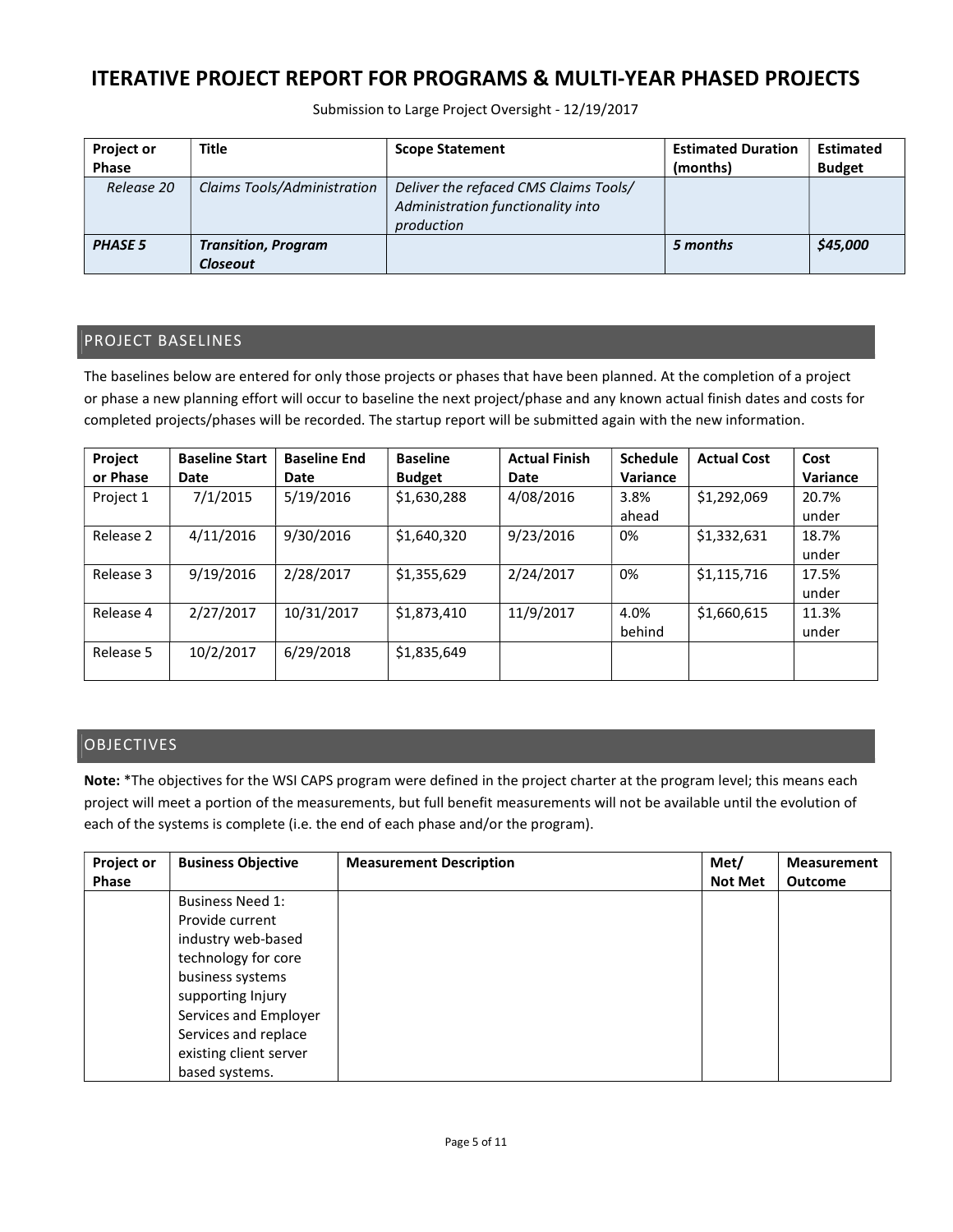| Submission to Large Project Oversight - 12/19/2017 |
|----------------------------------------------------|
|----------------------------------------------------|

| <b>Project or</b> | <b>Business Objective</b>                   | <b>Measurement Description</b>                                                                   | Met/           | <b>Measurement</b> |
|-------------------|---------------------------------------------|--------------------------------------------------------------------------------------------------|----------------|--------------------|
| Phase             |                                             |                                                                                                  | <b>Not Met</b> | <b>Outcome</b>     |
| Phase 3           | Objective 1.1:                              | Measurement 1.1.1: Upon completion of the "Policy                                                |                |                    |
| Rel 6             | Maintain or improve                         | Evolution" (including Billing and Workflow)                                                      |                |                    |
|                   | upon existing                               | implementation, there will be no measureable loss of                                             |                |                    |
|                   | business                                    | policy process efficiencies as measured by operating                                             |                |                    |
|                   | functionality/capabili                      | reports. The most recent operating report prior to the                                           |                |                    |
|                   | ties (i.e. at a                             | start of the Policy Evolution will be used as the                                                |                |                    |
|                   | minimum, no loss of                         | benchmark and will be compared to the first available                                            |                |                    |
|                   | current process<br>efficiencies and         | operating report following the completion of the<br>Policy Evolution.                            |                |                    |
|                   | automation)                                 |                                                                                                  |                |                    |
| Phase 3           |                                             | Measurement 1.1.2: Upon completion of the "Policy                                                |                |                    |
| Rel 6             |                                             | Evolution" (including Billing and Workflow)                                                      |                |                    |
|                   |                                             | implementation, all new policy related process                                                   |                |                    |
|                   |                                             | changes, enhancements, and efficiencies identified by                                            |                |                    |
|                   |                                             | the WSI continuous improvement team for inclusion in                                             |                |                    |
|                   |                                             | the Policy Evolution are fully deployed and functioning                                          |                |                    |
|                   |                                             | according to documented requirements.                                                            |                |                    |
| Phase 4           |                                             | Measurement 1.1.3: Upon completion of the "Claims                                                |                |                    |
| Rel 11            |                                             | Evolution" (including Bill Review and Workflow)                                                  |                |                    |
|                   |                                             | implementation, there will be no measureable loss of                                             |                |                    |
|                   |                                             | claims process efficiencies as measured by operating                                             |                |                    |
|                   |                                             | reports. The most recent operating report prior to the                                           |                |                    |
|                   |                                             | start of the Claims Evolution will be used as the                                                |                |                    |
|                   |                                             | benchmark and will be compared to the first available                                            |                |                    |
|                   |                                             | operating report following the completion of the<br>Claims Evolution.                            |                |                    |
| Phase 4           |                                             | Measurement 1.1.4: Upon completion of the "Claims                                                |                |                    |
| Rel 11            |                                             | Evolution" (including Bill Review and Workflow)                                                  |                |                    |
|                   |                                             | implementation, all new claims related process                                                   |                |                    |
|                   |                                             | changes, enhancements, and efficiencies identified by                                            |                |                    |
|                   |                                             | the WSI continuous improvement team for inclusion in                                             |                |                    |
|                   |                                             | the Claims Evolution are fully deployed and                                                      |                |                    |
|                   |                                             | functioning according to documented requirements.                                                |                |                    |
| Phase 5           | Objective 1.2:                              | Measurement 1.2.1: Upon completion of the "Policy<br>Evolution" (including Billing and Workflow) |                |                    |
|                   | Enhance customer<br>and staff accessibility | implementation, WSI staff (with the appropriate                                                  |                |                    |
|                   | to policy and claims                        | security) will have access to the Policy system from                                             |                |                    |
|                   | related applications                        | anywhere there is an internet connection.                                                        |                |                    |
|                   | and corresponding                           |                                                                                                  |                |                    |
|                   | data/information                            |                                                                                                  |                |                    |
| Phase 3           |                                             | Measurement 1.2.2: Within six months following the                                               |                |                    |
| $Rel 6 + 6$       |                                             | completion of the "Policy Evolution" (including Billing                                          |                |                    |
| months            |                                             | and Workflow) implementation, employers will have                                                |                |                    |
|                   |                                             | self-service access to premium and loss data specific                                            |                |                    |
|                   |                                             | to their account for purposes of managing their                                                  |                |                    |
|                   |                                             | policies and claim losses.                                                                       |                |                    |
| Phase 4           |                                             | Measurement 1.2.3: Upon completion of the "Claims                                                |                |                    |
| <b>Rel 11</b>     |                                             | Evolution" (including Bill Review and Workflow)                                                  |                |                    |
|                   |                                             | implementation, WSI staff (with the appropriate                                                  |                |                    |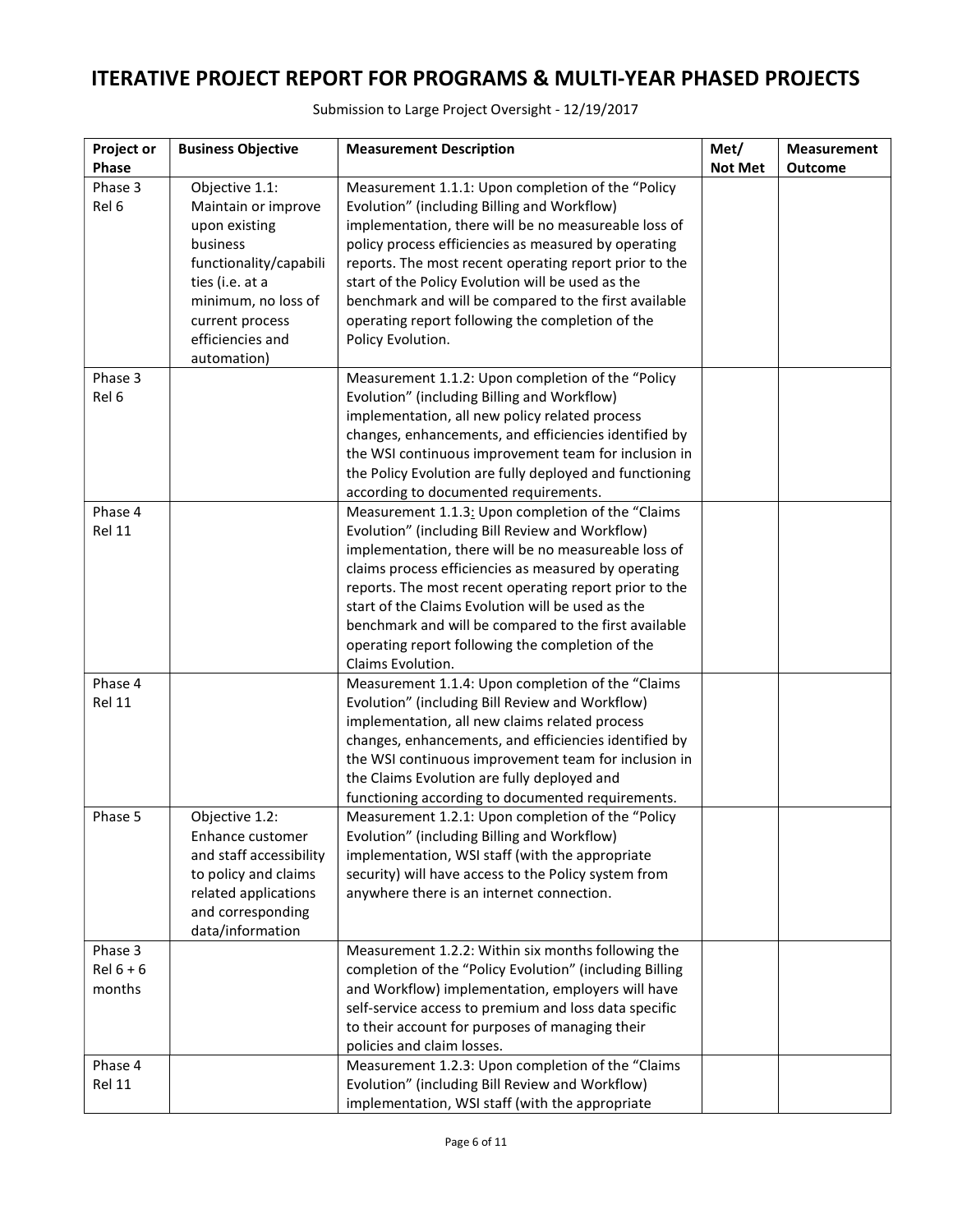| Phase<br><b>Not Met</b><br><b>Outcome</b><br>security) will have access to the Claims system from<br>anywhere there is an internet connection.<br>Phase 4<br>Measurement 1.2.4: Within six months following the |  |
|-----------------------------------------------------------------------------------------------------------------------------------------------------------------------------------------------------------------|--|
|                                                                                                                                                                                                                 |  |
|                                                                                                                                                                                                                 |  |
|                                                                                                                                                                                                                 |  |
|                                                                                                                                                                                                                 |  |
| Rel 11 +6<br>completion of the "Claims Evolution" (including Bill                                                                                                                                               |  |
| months<br>Review and Workflow) implementation, employers,                                                                                                                                                       |  |
| providers, and injured workers will have self-service                                                                                                                                                           |  |
| access to claim related data specific to their                                                                                                                                                                  |  |
| account/entity.                                                                                                                                                                                                 |  |
| Phase 5<br>Objective 1.3<br>Measurement 1.3.1 Upon completion of the Policy and                                                                                                                                 |  |
| Claims Evolution implementations there is a single<br>Improve policy and                                                                                                                                        |  |
| claims system<br>user interface for accessing policy and claims                                                                                                                                                 |  |
| navigation and ease<br>functionality.                                                                                                                                                                           |  |
| of use for WSI staff                                                                                                                                                                                            |  |
| Measurement 1.3.2: Upon completion of the Policy                                                                                                                                                                |  |
| and Claims Evolution implementations WSI staff will                                                                                                                                                             |  |
| be surveyed to determine the user interface ease of                                                                                                                                                             |  |
| use.                                                                                                                                                                                                            |  |
| Phase 3<br>Objective 1.4<br>Measurement 1.4.1 Within six months following the<br>$Rel 6 + 6$                                                                                                                    |  |
| Improve ability to<br>completion of the "Policy Evolution" (including Billing<br>months<br>respond to customer<br>and Workflow) implementation, there will be a 20%                                             |  |
| and staff requests<br>reduction in the turn-around time for completing                                                                                                                                          |  |
| policy related system change/enhancement requests.                                                                                                                                                              |  |
| Prior to the start of the Policy Evolution a benchmark                                                                                                                                                          |  |
| of the average turn-around time for completing policy                                                                                                                                                           |  |
| related system change/enhancement requests will be                                                                                                                                                              |  |
| established from ITSM and will be compared to the                                                                                                                                                               |  |
| average turn-around time for completing requests                                                                                                                                                                |  |
| after six months following the completion of the Policy                                                                                                                                                         |  |
| Evolution.                                                                                                                                                                                                      |  |
| Phase 3<br>Measurement 1.4.2: Within six months following the                                                                                                                                                   |  |
| $Rel 6 + 6$<br>completion of the "Policy Evolution" (including Billing                                                                                                                                          |  |
| and Workflow) implementation, there will be a 10%<br>months                                                                                                                                                     |  |
| reduction in the amount of time spent by WSI policy                                                                                                                                                             |  |
| staff in providing employers with reports and                                                                                                                                                                   |  |
| information. Prior to the start of the Policy Evolution a                                                                                                                                                       |  |
| benchmark of the average amount of staff time per                                                                                                                                                               |  |
| month spent providing employers with reports and                                                                                                                                                                |  |
| information will be established and will be compared                                                                                                                                                            |  |
| to the average amount of time spent providing reports                                                                                                                                                           |  |
| and information after six months following the                                                                                                                                                                  |  |
| completion of the Policy Evolution.                                                                                                                                                                             |  |
| Measurement 1.4.3: Within six months following the<br>Phase 4                                                                                                                                                   |  |
| Rel 11 +6<br>completion of the "Claims Evolution" (including Bill                                                                                                                                               |  |
| Review and Workflow) implementation, there will be a<br>months                                                                                                                                                  |  |
| 20% reduction in the turn-around time for completing                                                                                                                                                            |  |
| claims related system change/enhancement requests.                                                                                                                                                              |  |
| Prior to the start of the Claims Evolution a benchmark                                                                                                                                                          |  |
| of the average turn-around time for completing claims<br>related system change/enhancement requests will be                                                                                                     |  |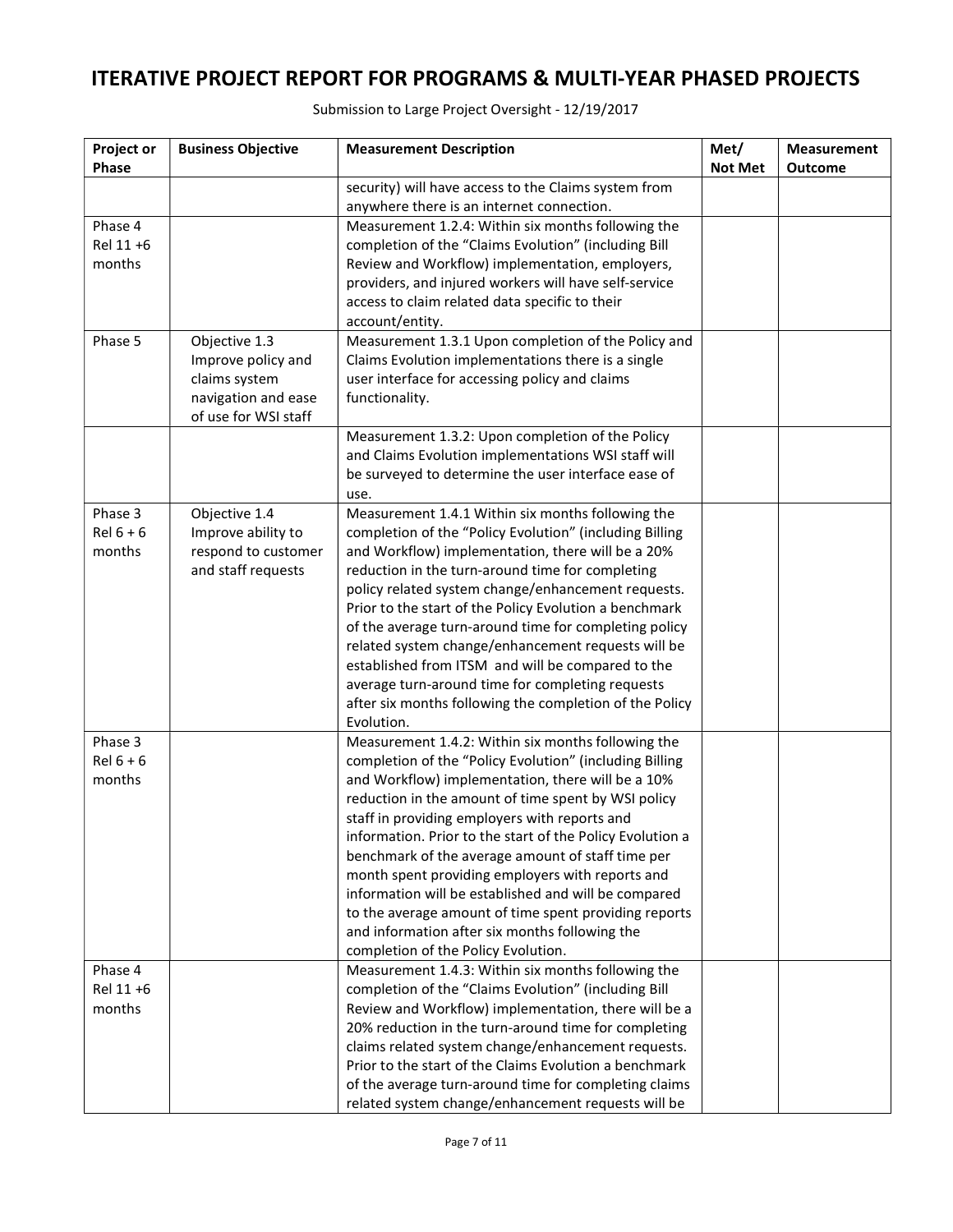| Project or<br>Phase            | <b>Business Objective</b>                                                                                                                       | <b>Measurement Description</b>                                                                                                                                                                                                                                                                                                                                                                                                                                                                                                                                                                                                                                                                                                             | Met/<br><b>Not Met</b> | <b>Measurement</b><br><b>Outcome</b> |
|--------------------------------|-------------------------------------------------------------------------------------------------------------------------------------------------|--------------------------------------------------------------------------------------------------------------------------------------------------------------------------------------------------------------------------------------------------------------------------------------------------------------------------------------------------------------------------------------------------------------------------------------------------------------------------------------------------------------------------------------------------------------------------------------------------------------------------------------------------------------------------------------------------------------------------------------------|------------------------|--------------------------------------|
|                                |                                                                                                                                                 | established from ITSM and will be compared to the<br>average turn-around time for completing requests<br>after six months following the completion of the<br>Claims Evolution.                                                                                                                                                                                                                                                                                                                                                                                                                                                                                                                                                             |                        |                                      |
| Phase 4<br>Rel 11 +6<br>months |                                                                                                                                                 | Measurement 1.4.4: Within six months following the<br>completion of the "Claims Evolution" (including Bill<br>Review and Workflow) implementation, there will be a<br>10% reduction in the amount of time spent by WSI<br>Injury Services staff in providing employers, providers,<br>and injured workers with reports and information.<br>Prior to the start of the Claims Evolution a benchmark<br>of the average amount of staff time per month spent<br>providing employers, providers, and injured workers<br>with reports and information will be established and<br>will be compared to the average amount of time spent<br>providing reports and information after six months<br>following the completion of the Claims Evolution. |                        |                                      |
|                                | <b>Business Need 2:</b><br>Provide a system with<br>enhanced reporting<br>and accessibility to<br>information                                   |                                                                                                                                                                                                                                                                                                                                                                                                                                                                                                                                                                                                                                                                                                                                            |                        |                                      |
| Phase 5                        | Objective 2.1<br>Improve data<br>integrity of/between<br>core business<br>systems supporting<br>Injury Services and<br><b>Employer Services</b> | Measurement 2.1.1: Eliminate redundant data<br>between claims and policy systems. During database<br>consolidation planning and design identify and<br>document the occurrences of redundant data<br>between claims and policy systems. Upon completion<br>of database consolidation verify that all occurrences of<br>data redundancy have been eliminated.                                                                                                                                                                                                                                                                                                                                                                               |                        |                                      |
| Phase 5                        | Objective 2.2<br>Maintain access to all<br>legacy data<br>supporting Injury<br>Services and<br><b>Employer Services</b>                         | Measurement 2.2.1: Access to all legacy data (i.e.<br>history data) is available throughout and following<br>project completion without having to access multiple<br>systems.                                                                                                                                                                                                                                                                                                                                                                                                                                                                                                                                                              |                        |                                      |
| Phase 3<br>Rel 6               | Objective 2.3<br>Improve reporting<br>and Business<br>Intelligence (BI)<br>capability                                                           | Measurement 2.3.1: Upon completion of the "Policy<br>Evolution" (including Billing and Workflow)<br>implementation, an easy method of accessing Policy<br>summary and detail information from a single set of<br>screens is available to WSI employees.                                                                                                                                                                                                                                                                                                                                                                                                                                                                                    |                        |                                      |
| Phase 4<br>Rel 11              |                                                                                                                                                 | Measurement 2.3.2: Upon completion of the "Claims<br>Evolution" (including Bill Review and Workflow)<br>implementation, an easy method of accessing Claim<br>summary and detail information from a single set of<br>screens is available to WSI employees.                                                                                                                                                                                                                                                                                                                                                                                                                                                                                 |                        |                                      |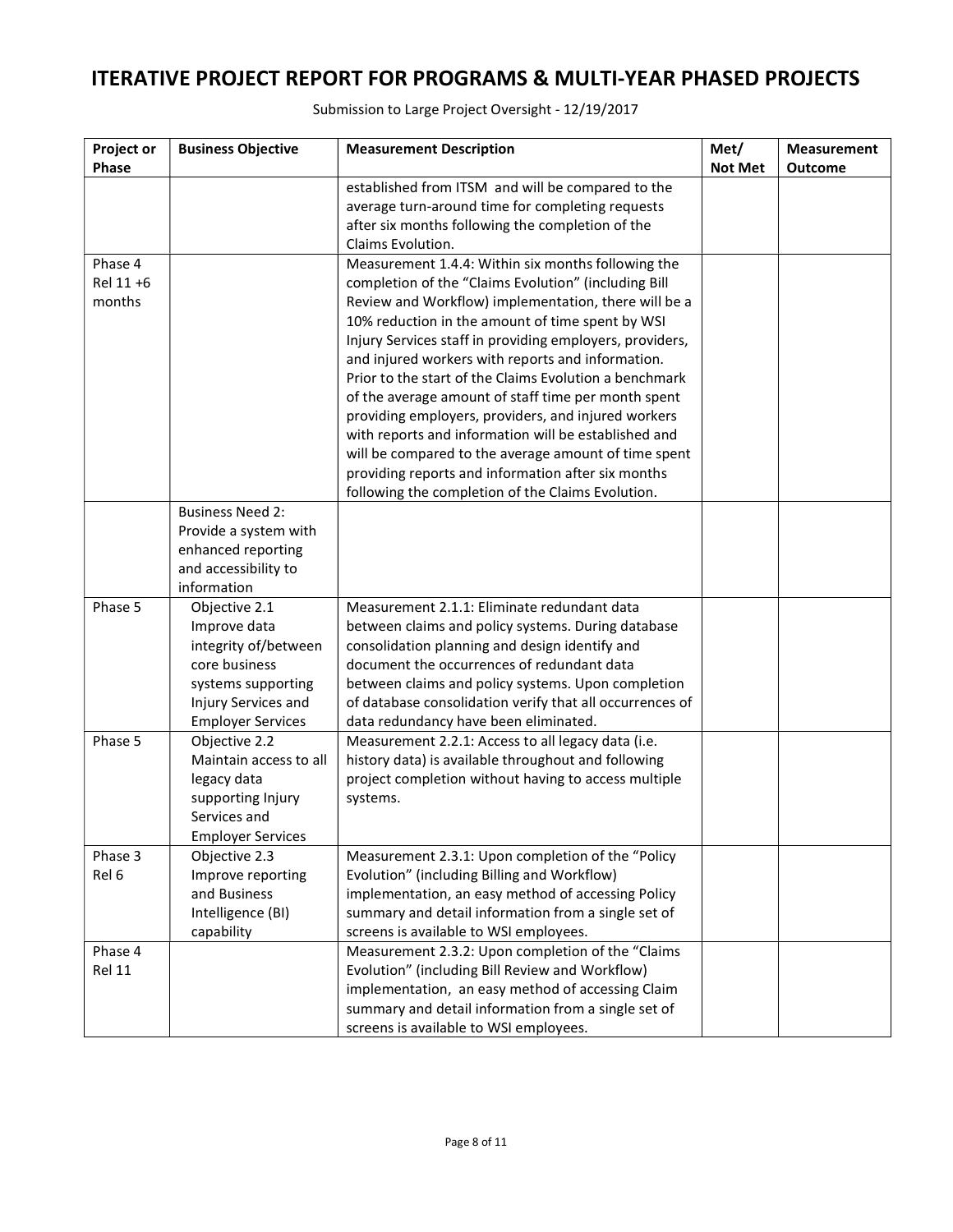Submission to Large Project Oversight - 12/19/2017

### POST-IMPLEMENTATION REPORT

Post-Implementation Reports are to be performed after each project or phase is completed. A "PIR" is a process that utilizes surveys and meetings to determine what happened in the project/phase and identifies actions for improvement going forward. Typical PIR findings include, "What did we do well?" "What did we learn?" "What should we do differently next time?"

| Project   | Lesson learned, success story, idea for next time, etc.                                                                                                                                                       |
|-----------|---------------------------------------------------------------------------------------------------------------------------------------------------------------------------------------------------------------|
| Project 1 | The new CAPS forms functionality successfully meets the needs of WSI end users. The survey<br>1.                                                                                                              |
|           | respondents who use the forms functionality rated it Above Adequate or Excellent. A few specific                                                                                                              |
|           | comments include:                                                                                                                                                                                             |
|           | "Positive reception of the Forms functionality by the entire agency!! Smooth deployment of the<br>a.                                                                                                          |
|           | Forms functionality along with the (high) degree of readiness leading up to the deployment"                                                                                                                   |
|           | "I think this project was an excellent start in laying the foundation for the entire program and<br>b.                                                                                                        |
|           | future projects to come!!"                                                                                                                                                                                    |
|           | The project was completed six weeks ahead of the Baseline Schedule and 20.7% under the Baseline<br>2.                                                                                                         |
|           | Budget. All deliverables were produced on-time and accepted per the agreed-upon Acceptance<br>Criteria.                                                                                                       |
|           | The survey results show that Communication Management activities were rated as Excellent. There<br>3.                                                                                                         |
|           | was one outlier of Above Adequate and one of Below Adequate.                                                                                                                                                  |
|           | Comments were positive and one highlighted the tremendous success of the Communications Team,<br>4.                                                                                                           |
|           | an internal group to WSI.                                                                                                                                                                                     |
|           | Regarding Organizational Change Management, a question in the survey was "how effective were the<br>5.                                                                                                        |
|           | overall executive and senior managers in addressing, leading, and supporting the project in an                                                                                                                |
|           | effective, positive and energizing manner?" The majority of respondents rated it Excellent with one                                                                                                           |
|           | comment as follows: "this project went so smoothly that there weren't any major issues for executive                                                                                                          |
|           | and senior managers to address but their support in providing approvals, in celebrations, and overall                                                                                                         |
|           | presence was invaluable!"                                                                                                                                                                                     |
|           | According to survey results, Issue and Testing Management were effective with the majority of ratings<br>6.                                                                                                   |
|           | Excellent, a couple at Above Adequate, and one at Below Adequate; comments were positive and there<br>was constructive feedback regarding a need for improvement in the testing of day-in-the-life scenarios. |
| Release 2 | The new CAPS Work Management Core functionality successfully meets the needs of WSI end users.<br>1.                                                                                                          |
|           | The survey respondents who use the Work Management functionality rated it Above Adequate or                                                                                                                   |
|           | Excellent. A few specific comments included:                                                                                                                                                                  |
|           | "I enjoy having an easy and accessible system like CAPS to do much of my daily work and cannot<br>a.                                                                                                          |
|           | wait for more."                                                                                                                                                                                               |
|           | "I like the multi-select function and the FYI function. The FYI function was there previously but is<br>b.                                                                                                    |
|           | being used more often now."                                                                                                                                                                                   |
|           | "I really like that I can see all of my events for both claims and accounts vs. having to toggle<br>c.                                                                                                        |
|           | between the two. That helps ensure that I am keeping an eye on both of them."                                                                                                                                 |
|           | "One really nice thing is being able to see an event that someone else is currently on. In legacy<br>d.                                                                                                       |
|           | Work Manager you could not even see that an event was there if someone else was clicked on it."                                                                                                               |
|           | "It's great that CAPS WM automatically enters the user's name and date upon reassigning that<br>e.                                                                                                            |
|           | event. Legacy relied on the human to enter it."                                                                                                                                                               |
|           | The project was completed on schedule and 18.% under the Baseline Budget.<br>2.                                                                                                                               |
|           | All deliverables were produced on-time and accepted per the agreed-upon Acceptance Criteria.<br>3.                                                                                                            |
|           | The survey results showed all categories were Above Adequate or Excellent. The team conducted a<br>4.                                                                                                         |
|           | comprehensive Lessons Learned initiative to discuss the survey results in small groups and implement                                                                                                          |
|           | any improvements that were necessary.                                                                                                                                                                         |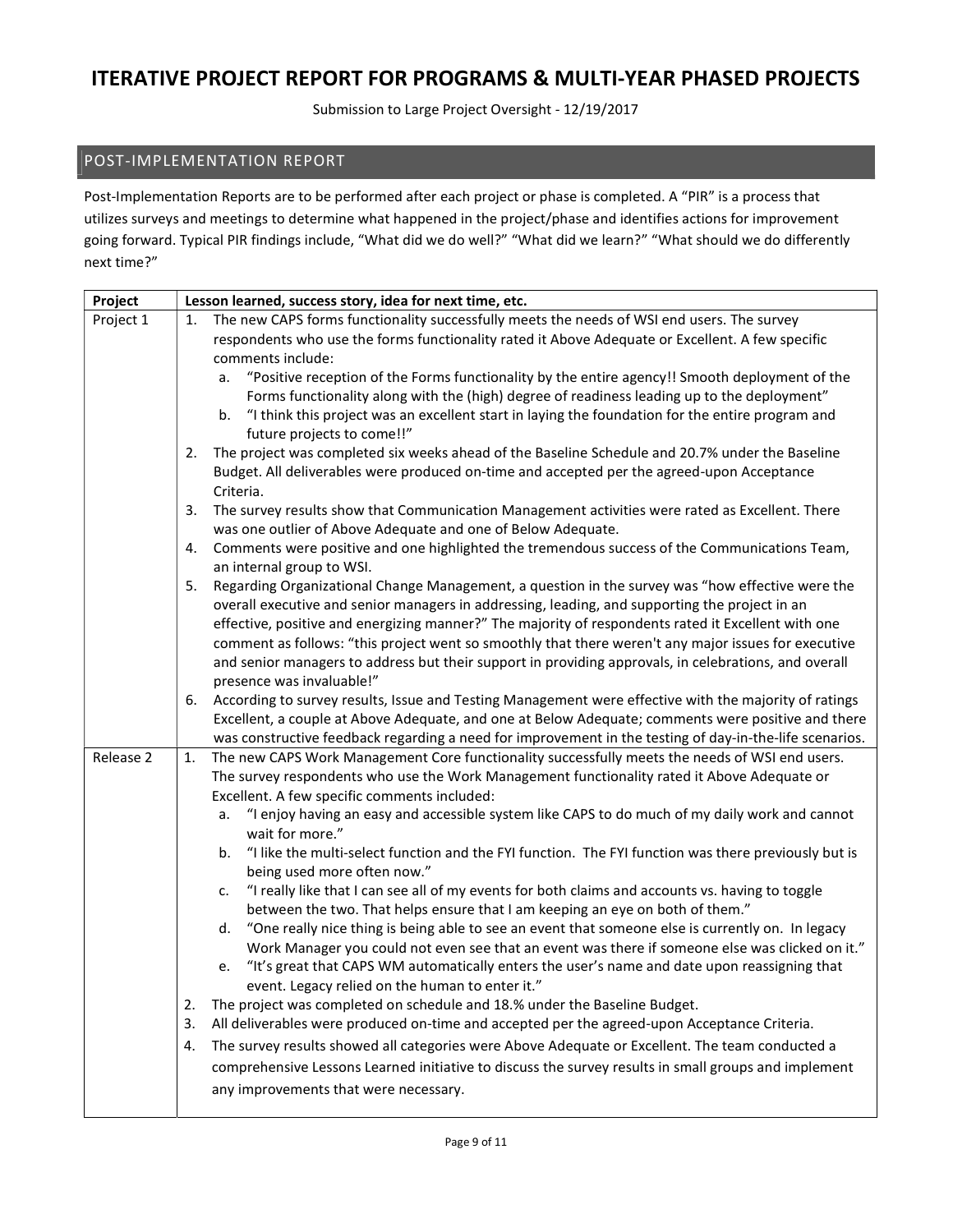| Release 3 | 1. | The CAPS Work Management Part 2 functionality successfully meets the needs of WSI end users. The                   |
|-----------|----|--------------------------------------------------------------------------------------------------------------------|
|           |    | survey respondents who use the functionality rated it Above Adequate or Excellent. A few specific                  |
|           |    | comments are included below:                                                                                       |
|           |    | "The widget tools are nice to have to find fraud events that were inadvertently assigned to people<br>a.           |
|           |    | without fraud security. The event history search feature is much faster and easier to understand                   |
|           |    | than the previous version in work manager."                                                                        |
|           |    | "The Event History part of this release is so much better than what we have in Work Manager. It's<br>b.            |
|           |    | so nice you can filter in so many different ways and get results faster."                                          |
|           |    | "I really enjoy the functionality of CAPS. Each time a new release is deployed the functionality is<br>c.          |
|           |    | great and easy to move around, work and learn the new system with ease."                                           |
|           |    | "I enjoy that I can add a note which is automatically retained and dated with the event when<br>d.                 |
|           |    | pending an event or reassigning it. I do enjoy that when payroll reports are reassigned, it will                   |
|           |    | indicate what date the report was reassigned."                                                                     |
|           |    | "Resetting escalations is working great. That was a great change not having to reassign them, but<br>e.            |
|           |    | instead being able to reset them."                                                                                 |
|           | 2. | The project was completed on schedule and 17.5% under the Baseline Budget.                                         |
|           | 3. | All deliverables were produced on-time and accepted per the agreed-upon Acceptance Criteria.                       |
|           | 4. | The survey results showed all categories were Above Adequate or Excellent.                                         |
| Release 4 | 1. | CAPS Policy Registration functionality meets the needs of WSI end users. The majority of survey                    |
|           |    | respondents who use the functionality rated it Adequate, Above Adequate, or Excellent; however, there              |
|           |    | were some Poor and Below Average ratings. Improvements in the prototyping / requirements process                   |
|           |    | are needed to drive higher product effectiveness.                                                                  |
|           |    | A few specific comments are included below:                                                                        |
|           |    | "I like that you can just click a button and go the next window instead without still being in another<br>a.       |
|           |    | account."                                                                                                          |
|           |    | "Screens have a consistent look. I like note entry."<br>b.                                                         |
|           |    | "I really enjoy that PEOs and the PEO contacts were created as Legal Entities and that any updates<br>c.           |
|           |    | can be handled at once to their contact information."                                                              |
|           |    | "Sending an email of a document to an employer is seamless now. Thanks!"<br>d.                                     |
|           |    | "One success story that I love is that when we know we have the correct LE we can see all accounts<br>e.           |
|           |    | that that person is associated to. You can then hyperlink to that account to check the account out."               |
|           |    | f.<br>"I think as the progress of CAPS moves along, it is requiring us to think outside the box on                 |
|           |    | workflow, event queues, and forms which is a good thing; we need to use the system as efficiently<br>as possible." |
|           |    | "Pertaining to the Legal Entity areas in CAPS, it should help to keep accounts more in order."<br>g.               |
|           |    | "The fact that it provides more history that we can see is nice."<br>h.                                            |
|           |    | "I'm still getting used to it. I do like how there are legal entities for each business and each person.<br>i.     |
|           |    | This way there aren't a lot of different ways that a person or business is in our system."                         |
|           | 2. | The project completed 11.3% under the Baseline Budget and slightly behind schedule.                                |
|           | 3. | All deliverables were completed and accepted per the agreed-upon Acceptance Criteria.                              |
|           |    |                                                                                                                    |